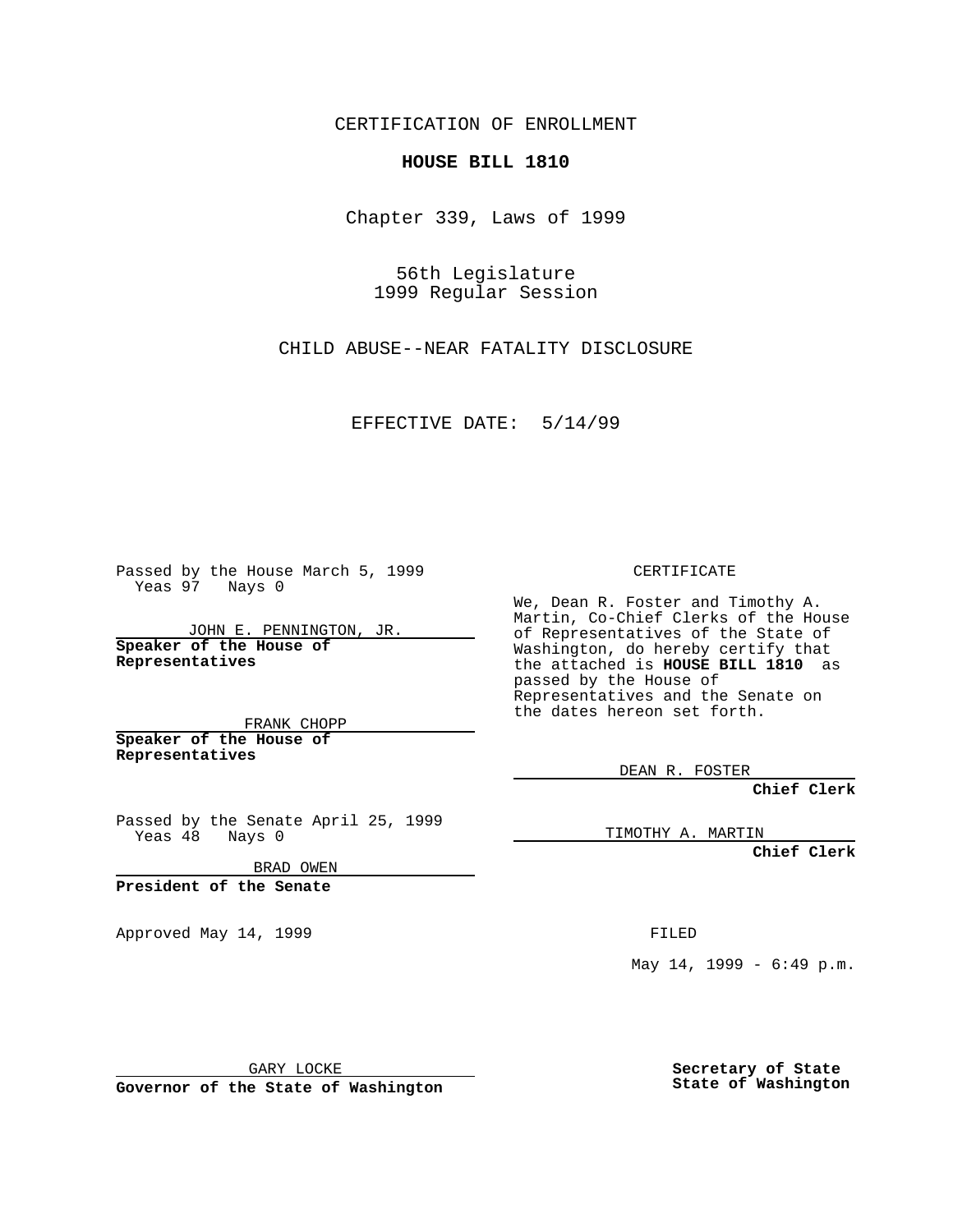## **HOUSE BILL 1810** \_\_\_\_\_\_\_\_\_\_\_\_\_\_\_\_\_\_\_\_\_\_\_\_\_\_\_\_\_\_\_\_\_\_\_\_\_\_\_\_\_\_\_\_\_\_\_

\_\_\_\_\_\_\_\_\_\_\_\_\_\_\_\_\_\_\_\_\_\_\_\_\_\_\_\_\_\_\_\_\_\_\_\_\_\_\_\_\_\_\_\_\_\_\_

Passed Legislature - 1999 Regular Session

## **State of Washington 56th Legislature 1999 Regular Session**

**By** Representatives Boldt and Tokuda; by request of Department of Social and Health Services

Read first time 02/08/1999. Referred to Committee on Children & Family Services.

 AN ACT Relating to technical amendments concerning the child abuse protection and treatment act; amending RCW 74.13.500; and declaring an emergency.

BE IT ENACTED BY THE LEGISLATURE OF THE STATE OF WASHINGTON:

 **Sec. 1.** RCW 74.13.500 and 1997 c 305 s 2 are each amended to read as follows:

 (1) Consistent with the provisions of chapter 42.17 RCW and applicable federal law, the secretary, or the secretary's designee, shall disclose information regarding the abuse or neglect of a child, 10 the investigation of the abuse  $((or))_+$  neglect, or near fatality of a child, and any services related to the abuse or neglect of a child if any one of the following factors is present:

 (a) The subject of the report has been charged in an accusatory instrument with committing a crime related to a report maintained by the department in its case and management information system;

 (b) The investigation of the abuse or neglect of the child by the department or the provision of services by the department has been publicly disclosed in a report required to be disclosed in the course of their official duties, by a law enforcement agency or official, a